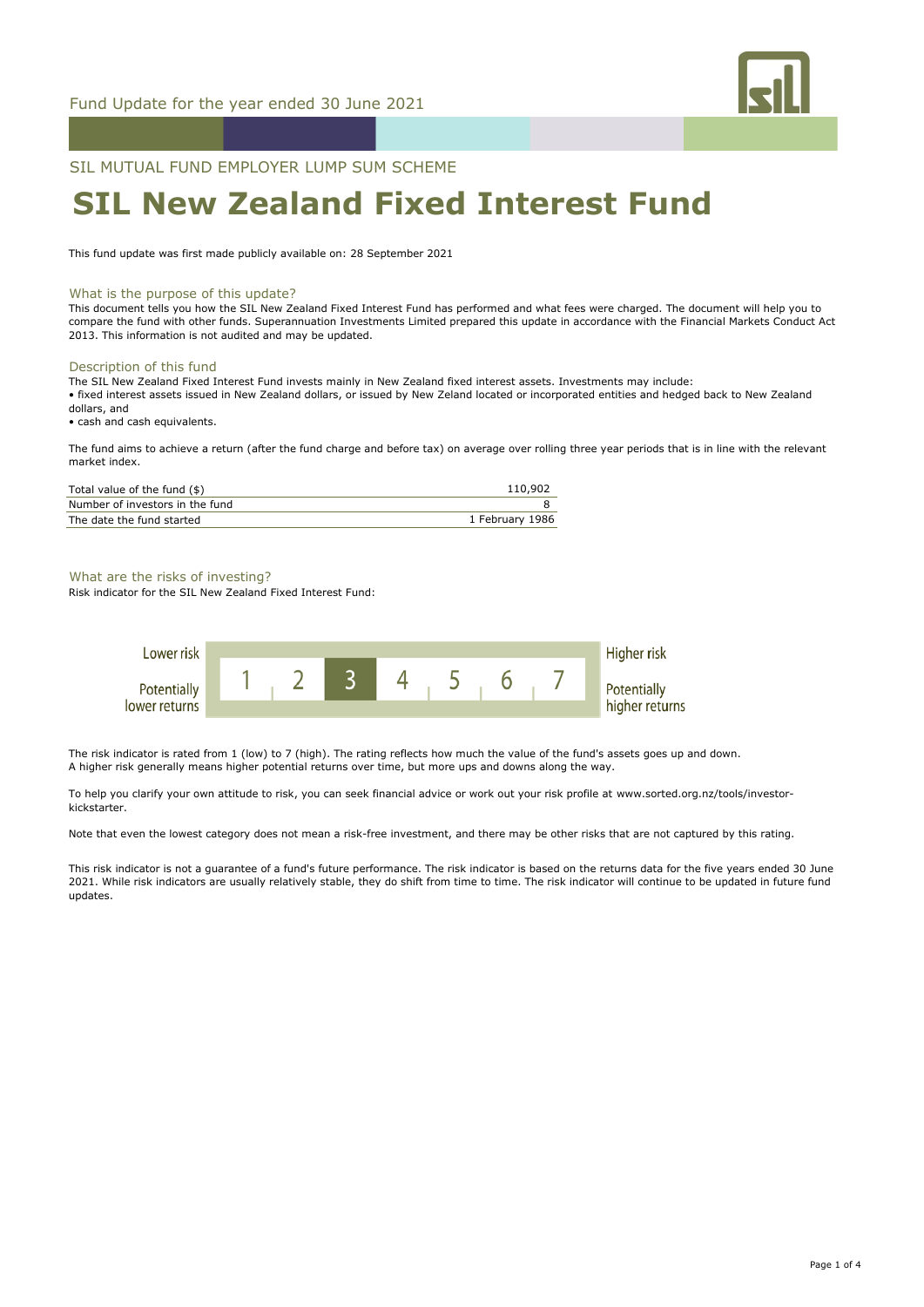How has the fund performed?

|                                               | Average over past<br>five years | Past year |  |  |
|-----------------------------------------------|---------------------------------|-----------|--|--|
| Annual return                                 |                                 |           |  |  |
| (after deductions for charges and tax)        | 2.12%                           | $-1.44%$  |  |  |
| <b>Annual return</b>                          |                                 |           |  |  |
| (after deductions for charges but before tax) | 2.94%                           | $-2.01\%$ |  |  |
| Market index annual return                    |                                 |           |  |  |
| (reflects no deduction for charges and tax)   | 3.19%                           | $-2.02\%$ |  |  |

The market index annual return is calculated using a composite index made up of 50% S&P/NZX NZ Government Bond Index and 50% S&P/NZX Investment Grade Corporate Bond Index. Prior to 15 October 2020, the market index annual return was calculated using the return of the S&P/NZX NZ Government Bond Index. The market index for this fund was changed on 15 October 2020 to better reflect the underlying investments.

Additional information about the market index is available in the statement of investment policy and objectives on the scheme register at www.disclose-register.companiesoffice.govt.nz.



# **Annual return graph**

This shows the return after fund charges and tax for each of the last 10 years ending 31 March. The last bar shows the average annual return for the last 10 years, up to 30 June 2021.

**Important:** This does not tell you how the fund will perform in the future.

Returns in this update are after tax at the highest prescribed investor rate (PIR) of tax for an individual New Zealand resident. Your tax may be lower.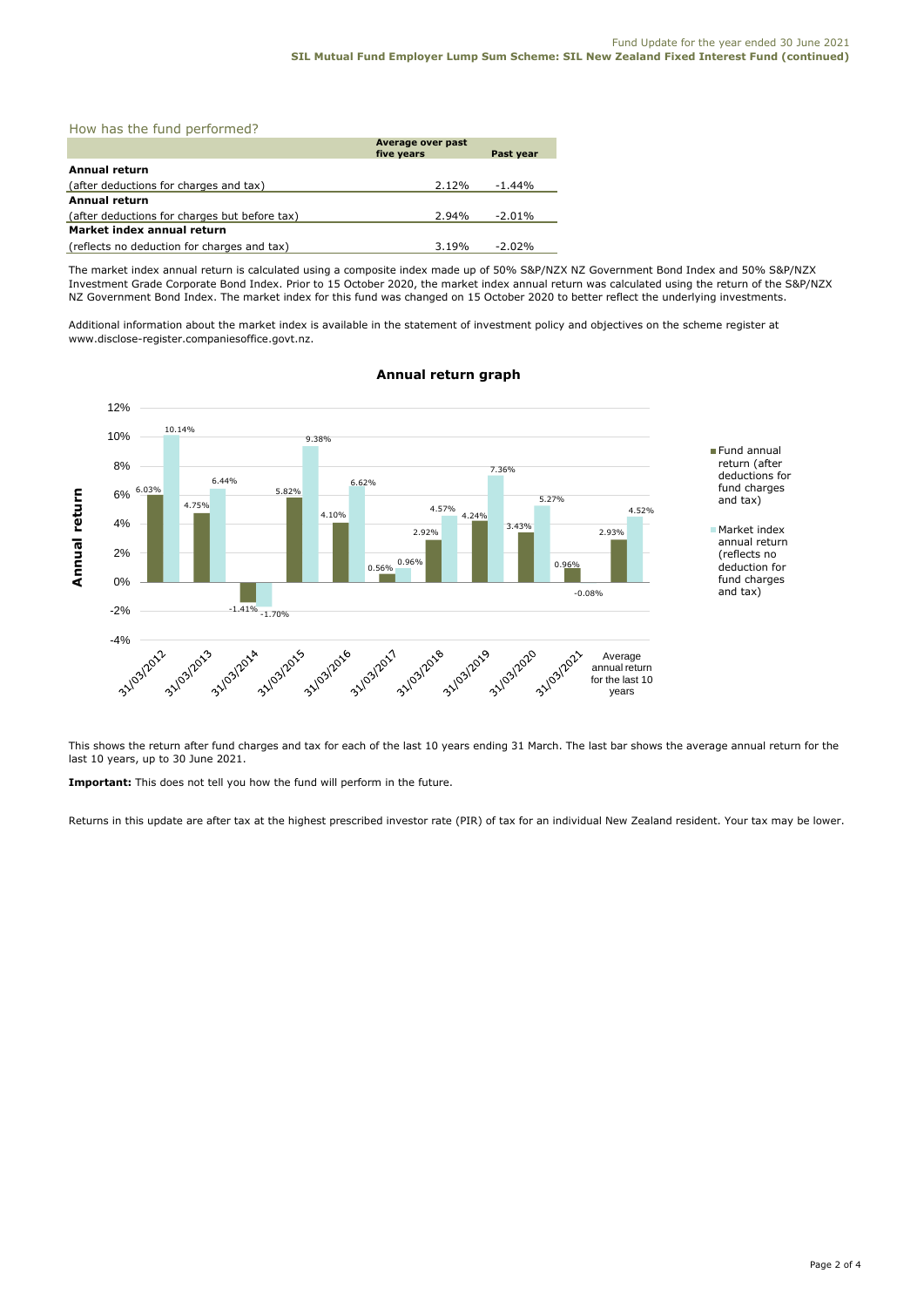## What fees are investors charged?

Investors in the SIL New Zealand Fixed Interest Fund are charged fund charges. In the year to 30 June 2021 these were:

|                                             | % of net asset value          |
|---------------------------------------------|-------------------------------|
| Total fund charges <sup>1*</sup>            | 0.66%                         |
| Which are made up of:                       |                               |
| Total management and administration charges | 0.66%                         |
| Including:                                  |                               |
| Manager's basic fee                         | 0.56%                         |
| Other management and administration charges | 0.10%                         |
| Total performance based fees                | $0.00\%$                      |
|                                             | Dollar amount per<br>investor |
| <b>Other charges</b>                        |                               |
| Other charges                               | \$0                           |

Investors are not currently charged individual action fees for specific actions or decisions (for example, for withdrawing from or switching funds).

Small differences in fees and charges can have a big impact on your investment over the long term.

#### Example of how this applies to an investor

Sarah had \$10,000 in the fund at the start of the year and did not make any further contributions. At the end of the year, Sarah incurred a loss after fund charges were deducted of -\$144 (that is -1.44% of her inital \$10,000). Sarah also paid \$0 in other charges. This gives Sarah a total loss after tax of -\$144 for the year.

# What does the fund invest in?

**Actual investment mix<sup>2</sup> Target investment mix<sup>2</sup> This shows the types of assets that the fund invests in. This shows the mix of assets** 

This shows the mix of assets that the fund generally intends to invest in.